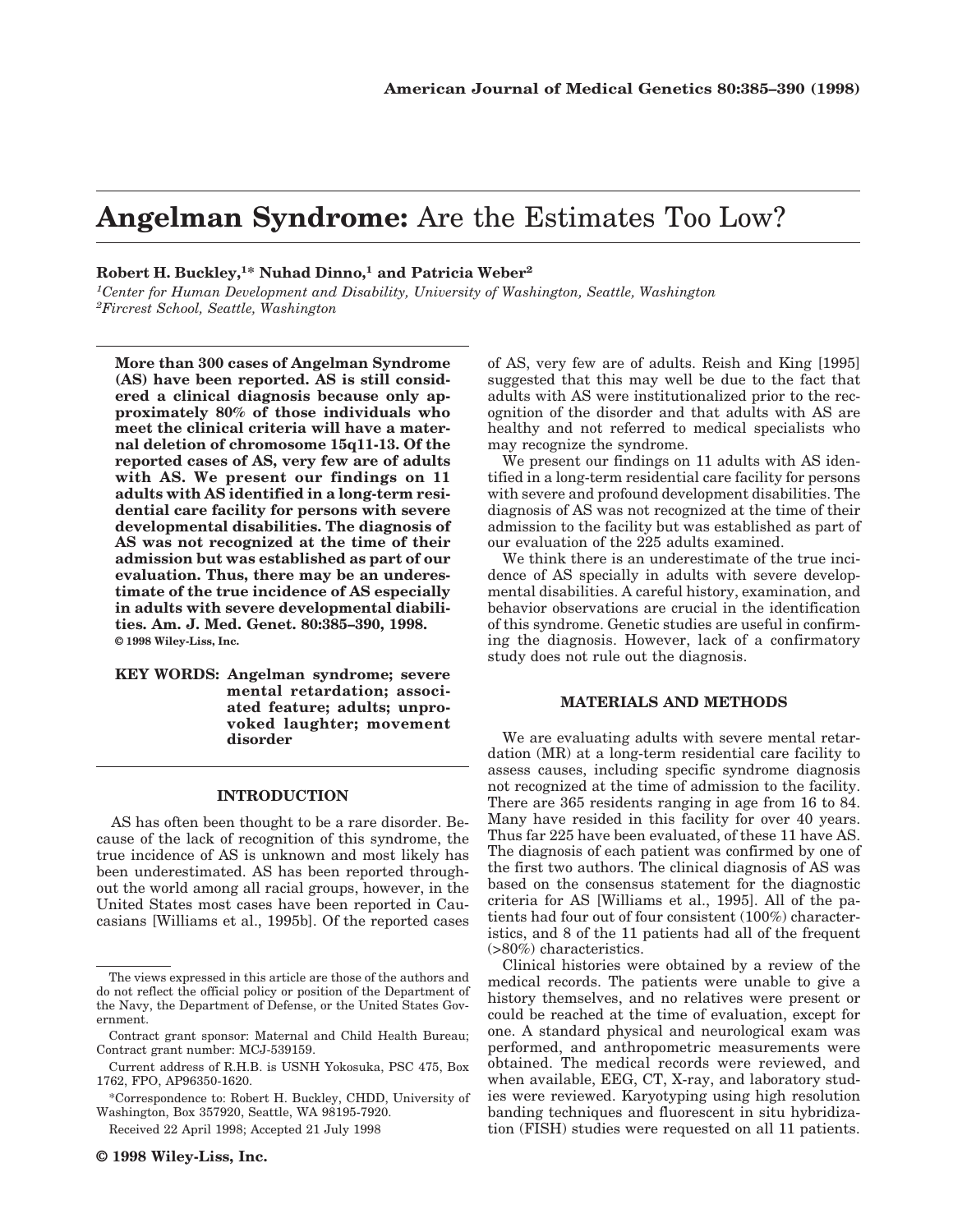#### **RESULTS**

The number of patients meeting each of the clinical criteria for AS is given in Tables I, II, and III. Of the 11 patients reported, nine are female and two are male. The mean age at the last visit was 47.7 years, and median age was 45 years. The age range was from 31 years to 64 years. All 11 are Caucasian.

#### **Clinical Criteria**

The number of our patients with AS who met the five criteria for the developmental history and laboratory findings are listed on Table I (Figs. 1–4). Nine of the 11 had a normal prenatal and birth history. One was reported to have intrauterine growth retardation (IUGR) with a birth weight of 2,270 grams. One had no prenatal or birth history in her record and her mother was not available for a history. There is no report of fetal exposure in any of the patients. All were spontaneous vaginal deliveries. No cesarean sections were performed. There is no record of problems in the neonatal period in any of the 11.

All 11 were documented to have delayed but forward progression of development. Eight had documentation of developmental delays evident by 12 months of age. Two had delays evident by less than two years of age. The age at which delay was evident in the remaining patient is not documented.

All had documented normal hematological, metabolic, and chemical laboratory profiles in their medical record. Five of the 11 had documented normal neuroimaging studies, one had a CT, and four had pneumoencephalograms. There is no documentation of neuroimaging performed on the remaining six.

Table II lists the consistent (100%), frequent (>80%), and associated (20 to 80%) clinical criteria for the diagnosis of AS. All 11 met the four consistent clinical characteristics. All 11 had severe cognitive impairments, of those who had documented psychometric testing all tested in the severe to profound range of mental retardation. Those who did not have a documented IQ in their medical record had self help and adaptive skills commensurate with those of a 1 to 2 year old. All had severe speech impairments. Only one had any spoken language which was minimal and primarily echolalic in nature. Receptive language capabilities exceeded expressive abilities in all 11.

All were capable of ambulation for short distances, and most walk within the confines of their apartments. However, 7 of the 11 are no longer community ambulators because of their unsteady gait. For safety reasons, wheelchairs are now used for distance or community mobility. One of the 11 patients had fallen and broken his tibia. Subsequent to the fall he now refuses to walk. All 11 patients were primary ambulators during childhood and adolescence.

As described by Buntinx et al. [1995], our patients tended to be calmer with less outbursts of laughter than younger patients with AS. However, the happy disposition remains with occasional bursts of laughter. Two of the 11 had been diagnosed with bipolar disorder because their happy disposition and bursts of laughter were seen as manic behavior.

Of the frequent clinical characteristics, 10 of 11 had microcephaly at the time of admission. However, the age of onset is undetermined because of lack of documentation.

All 11 had seizures. Eight of the 11 had documented seizures prior to age 3. Age of the onset for the remaining three is unknown. The seizure type and frequency are variable among our patients. Four of the 11 patients are now seizure free for over 7 years, two of the four since childhood. Three of the four are no longer on an anticonvulsant. The fourth is still on a low-dose anticonvulsant because of the severity of her past seizures. The frequency of seizures in the remaining seven patients ranges from several per month to as few as one every other year. Virtually all types of seizures are represented in our patients, from absence to partial complex to major motor seizures. There is a consistent history of an early onset of seizures followed by a period of seizure quiescence beginning in either late childhood or after puberty with reemergence of seizures in adulthood. In two of the patients, the seizures are of greater intensity and more difficult to control than those encountered in childhood.

EEG abnormalities were present in 9 of the 11 patients. No EEG was available on the two patients who have remained seizure free since childhood. All nine of the remaining patients had evidence of slow background rhythms. Six had dysrhythmic as well as slow background rhythms. Four of the six had evidence of large amplitude slow spike waves ranging from one to five per second. The remaining three now have normal EEGs, two of which have been seizure free for over 7 years. The third still has active seizures for which she is on an anticonvulsant despite the normal EEG.

The associated characteristics seen in 50% or more of our patients were the presence of a flat occiput, protruding tongue, tongue thrusting, prognathia, wide mouth, frequent drooling, excessive chewing, hyperac-

TABLE I. Angelman Syndrome: Developmental History and Laboratory Findings\*

| Parameters                                           | Patients |     |    |     |     |    |    |    |    |  |    |
|------------------------------------------------------|----------|-----|----|-----|-----|----|----|----|----|--|----|
|                                                      |          | MВ  | GW | JB. | .IF | EТ | ΚH | DВ | ΜМ |  | JН |
| Normal prenatal and birth Hx                         |          |     |    |     |     |    |    |    |    |  |    |
| Developmental delay by 6 to 12 months of age         |          | NR. |    |     |     |    |    |    |    |  |    |
| Delayed but forward progression of development       |          |     |    |     |     |    |    |    |    |  |    |
| Normal metabolic, hematologic, and chemical profiles |          |     |    |     |     |    |    |    |    |  |    |
| Structurally normal brain                            | ΝR       | NR. | NR | NR  |     |    |    |    | NR |  | NR |

\*These findings are useful as inclusion criteria but deviations should not exclude diagnosis.

Abbreviations: +, criteria present; −, criteria absent; NR, no record or report of criteria.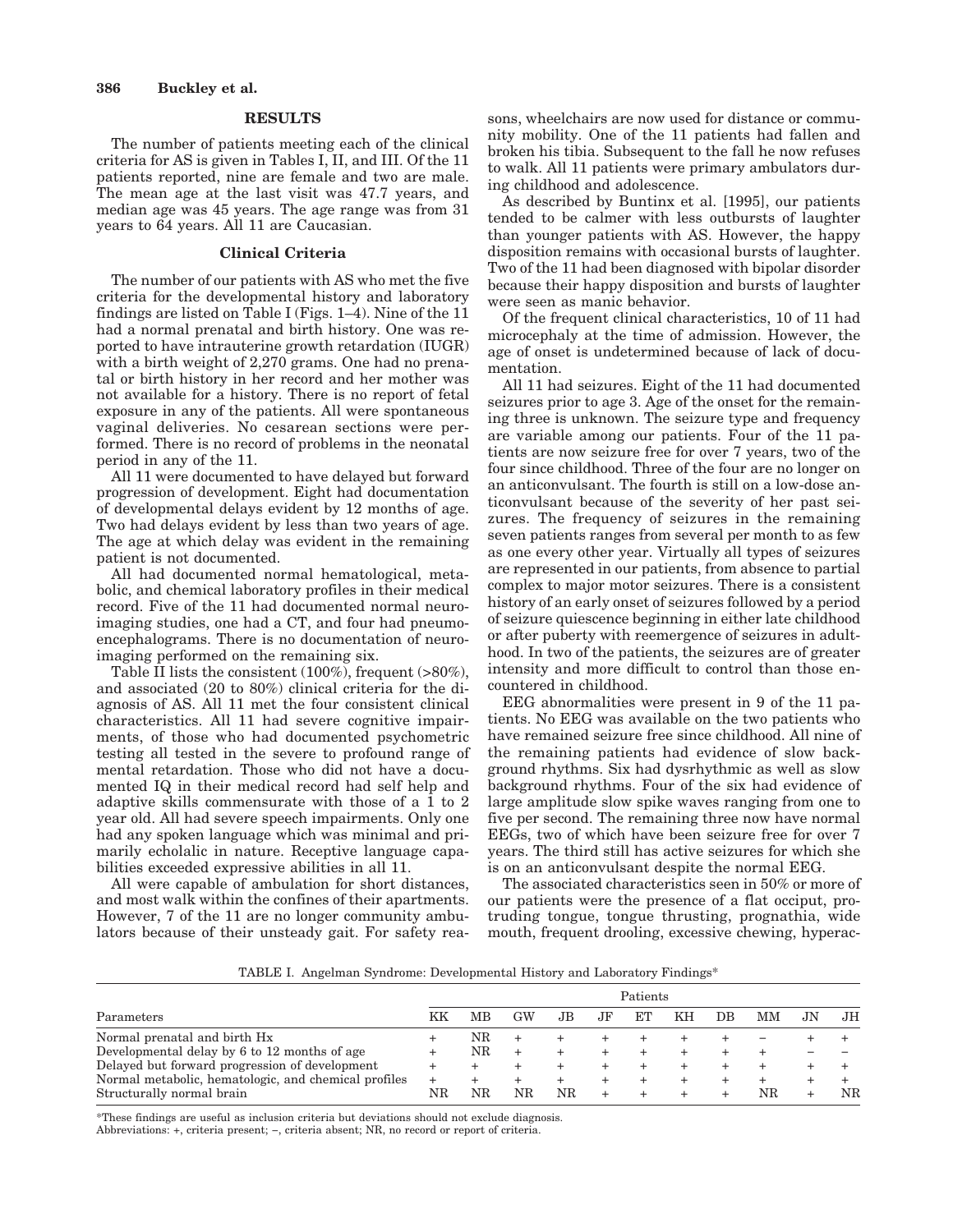| Characteristics                            | Patients         |                          |                  |                  |                          |                          |                  |                          |                          |                          |                  |
|--------------------------------------------|------------------|--------------------------|------------------|------------------|--------------------------|--------------------------|------------------|--------------------------|--------------------------|--------------------------|------------------|
|                                            | KK               | <b>MB</b>                | <b>GW</b>        | <b>JB</b>        | JF                       | <b>ET</b>                | KH               | $DB$                     | MM                       | JN                       | <b>JH</b>        |
| Consistent $(100\%)$                       |                  |                          |                  |                  |                          |                          |                  |                          |                          |                          |                  |
| Developmental delay                        | $^{+}$           | $\pm$                    | $^{+}$           | $\pm$            | $\div$                   | $^{+}$                   | $\pm$            | $\ddot{}$                | $\pm$                    | $\ddot{}$                | $\pm$            |
| Speech impairment                          | $\pm$            | $^{+}$                   | $^{+}$           | $^{+}$           | $^{+}$                   | $^{+}$                   | $^{+}$           | $+$                      | $^{+}$                   | $^{+}$                   | $^{+}$           |
| Movement disorder                          | $^{+}$           | $^{+}$                   | $^{+}$           | $^{+}$           | $^{+}$                   | $^{+}$                   | $\pm$            | $^{+}$                   | $^{+}$                   | $^{+}$                   | $^{+}$           |
| Behavioral uniqueness                      | $\ddot{}$        | $^{+}$                   | $^{+}$           | $+$              | $^{+}$                   | $^{+}$                   | $\ddot{}$        | $+$                      | $^{+}$                   | $+$                      | $^{+}$           |
| Frequent (80%)                             |                  |                          |                  |                  |                          |                          |                  |                          |                          |                          |                  |
| Microcephaly                               | $+^{\mathrm{a}}$ | $+$ <sup>a</sup>         | $+$ <sup>a</sup> | $+$ <sup>a</sup> | $+$ <sup>a</sup>         | $+$ <sup>a</sup>         | $+$ <sup>a</sup> | $+$ <sup>a</sup>         | $+$ <sup>a</sup>         |                          | $+$ <sup>a</sup> |
| Seizures                                   | $\pm$            | $^{+}$                   | $^{+}$           | $\ddot{}$        | $^{+}$                   | $^{+}$                   | $^{+}$           | $^{+}$                   | $\ddot{}$                | $^{+}$                   | $^{+}$           |
| Abnormal EEG                               | $^{+}$           | $^{+}$                   | $^{+}$           | $+$              | $^{+}$                   | $^{+}$                   | $^{+}$           | $+$                      | NR                       | NR                       | $^{+}$           |
| Associated (20 to 80%)                     |                  |                          |                  |                  |                          |                          |                  |                          |                          |                          |                  |
| Flat occiput                               | $\pm$            | $^{+}$                   | $^{+}$           | $^{+}$           | $^{+}$                   | $^{+}$                   | $\ddot{}$        | $^{+}$                   | $^{+}$                   | $^{+}$                   | $\pm$            |
| Occipital groove                           | $^{+}$           | $\overline{\phantom{0}}$ |                  | $\ddot{}$        | $^{+}$                   | $\overline{\phantom{0}}$ | $\ddot{}$        |                          |                          |                          |                  |
| Protruding tongue                          | $\ddot{}$        | $^{+}$                   | $^{+}$           | $\ddot{}$        | $^{+}$                   | $+$                      | $\ddot{}$        | $^{+}$                   | $\overline{\phantom{0}}$ | $^{+}$                   | $\ddot{}$        |
| Tongue thrusting, swallowing disorders     | $^{+}$           | $^{+}$                   |                  | $^{+}$           | $^{+}$                   | $^{+}$                   | $\ddot{}$        | $^{+}$                   |                          | $^{+}$                   | $\ddot{}$        |
| Feeding problems in infancy                | NR               | <b>NR</b>                | <b>NR</b>        | $\ddot{}$        | $^{+}$                   | $^{+}$                   | $\ddot{}$        | <b>NR</b>                | NR                       | <b>NR</b>                | <b>NR</b>        |
| Prognathia                                 | $^{+}$           | $^{+}$                   | $^{+}$           | $\ddot{}$        | $^{+}$                   | $^{+}$                   | $\ddot{}$        | $^{+}$                   | $\ddot{}$                |                          | $\ddot{}$        |
| Wide mouth, wide-spaced teeth <sup>b</sup> | $\ddot{}$        | $^{+}$                   | $^{+}$           | $\ddot{}$        | $^{+}$                   | $\overline{\phantom{0}}$ | $\ddot{}$        | $^{+}$                   | $\ddot{}$                |                          | $\ddot{}$        |
| Frequent drooling                          |                  | $^{+}$                   |                  | $\ddot{}$        | $^{+}$                   | $^{+}$                   | $\ddot{}$        | $\ddot{}$                | $\ddot{}$                |                          |                  |
| Excessive chewing/mouthing behaviors       |                  | $^{+}$                   | $\qquad \qquad$  | $\ddot{}$        | $^{+}$                   | $^{+}$                   | $^{+}$           | $^{+}$                   | $^{+}$                   | $^{+}$                   | $\ddot{}$        |
| Strabismus                                 |                  | $^{+}$                   |                  | $\ddot{}$        |                          | $^{+}$                   |                  | $\overline{\phantom{0}}$ |                          | $\overline{\phantom{0}}$ | $\ddot{}$        |
| Hypopigmented                              | $^{+}$           | NR <sup>c</sup>          | NR <sup>c</sup>  | NR <sup>c</sup>  | $\overline{\phantom{0}}$ | $^{+}$                   | NR <sup>c</sup>  | $^{+}$                   | NR <sup>c</sup>          | NR <sup>c</sup>          |                  |
| Hyperactive DTR's                          | $\ddot{}$        | $^{+}$                   | $^{+}$           | $+$              | $^{+}$                   | $^{+}$                   | $^{+}$           | $^{+}$                   | $^{+}$                   | $^{+}$                   | $^{+}$           |
| Uplifted, flexed arm position              | $^{+}$           | $^{+}$                   | $^{+}$           | $^{+}$           | $^{+}$                   | $^{+}$                   | $^{+}$           | $^{+}$                   | $^{+}$                   | $^{+}$                   | $^{+}$           |
| Increased sensitivity to heat              | NR               | NR                       | NR               | NR               | NR                       | NR                       | NR               | NR                       | NR                       | <b>NR</b>                | <b>NR</b>        |
| Attraction to water                        | $\ddot{}$        | $\overline{\phantom{0}}$ | <b>NR</b>        | $^{+}$           | <b>NR</b>                | <b>NR</b>                | <b>NR</b>        | <b>NR</b>                | NR                       | <b>NR</b>                |                  |
| Sleep disturbance                          | $^{+}$           |                          | <b>NR</b>        | $^{+}$           | $\overline{+}$           |                          | $^{+}$           | <b>NR</b>                | <b>NR</b>                | <b>NR</b>                |                  |

TABLE II. Angelman Syndrome: Clinical Characteristics

a Uncertain as to time of onset but present at time of admission.

b All are partially or completely edentulous.

c Have no record of family pigmentation.

tive lower limb deep tendon reflexes, and uplifted, flexed arm position especially during ambulation. Wide spaced teeth were difficult to determine because of the number of patients who were edentulous. The anomalies least often associated with our patients were an occipital groove, strabismus, hypopigmented skin, increased sensitivity to heat, sleep disturbance, and attraction to water. Only three of the charts mentioned the presence of pigmentation in comparison with relatives, and it was noted because the patients were less pigmented than their relatives. Six of the records made no mention of the relatives pigmentation to be able to determine if the patients were more blond than their family members. Two had an olive complexion and dark hair. Behaviors such as excessive chewing may well be affected by on-going behavior management techniques by the care givers to extinguish such behaviors. Sleep disturbance may be affected by the use of anticonvulsant medications.

Table III lists the genetic testing abnormalities seen in AS. We have requested genetic testing on all 11 of our patients. Eight of the 11 have had normal high resolution G-banded chromosome studies. Of the eight,

seven had FISH studies, three of which showed a deletion of 15q11-q13. These three did not have methylation studies. Two other patients had FISH studies that showed an absence of a deletion. Five of the 11 had normal methylation studies. Three of the five had FISH studies that were negative for a deletion.

#### **Other Clinical Manifestations**

There were other clinical manifestations seen in our patients that are not included in the clinical diagnostic criteria for AS. Some of these manifestations are clearly the result of aging, and others are nonspecific manifestations seen in many patients with severe developmental disabilities.

Three of the 11 had a history of cataracts. Cataracts developed between 55 and 58 years of age. Visual acuity was undetermined in most patients because of noncooperation with the examination.

There were a number of gastrointestinal manifestations, including: appendectomy (1), inguinal hernia (1), hiatal hernia (1), gastric bezoar (1), prolapsed rectum (1), ulcer disease (3), small bowel obstruction (1), vol-

TABLE III. Angelman Syndrome: Genetic Testing Abnormalities

|                                                 | Patients                 |     |     |     |                          |                          |                          |                          |                          |    |    |  |
|-------------------------------------------------|--------------------------|-----|-----|-----|--------------------------|--------------------------|--------------------------|--------------------------|--------------------------|----|----|--|
| Abnormalities                                   | KK                       | MВ  | GW  | JB. | JF.                      | EΊ                       | ΚH                       | DB.                      | MМ                       | JN | JН |  |
| Chromosome study showing deletion of $15q11-13$ | $\overline{\phantom{m}}$ |     |     |     |                          | $_{\rm NR}$              | $\overline{\phantom{a}}$ | $\overline{\phantom{m}}$ | NR                       | ΝR |    |  |
| FISH indicating deletion                        |                          |     |     |     | $\overline{\phantom{a}}$ | NR                       | <b>NR</b>                |                          | $\overline{\phantom{0}}$ |    |    |  |
| Characteristic methylation pattern              | $_{\rm NR}$              | NR. | NR. | NR  | NR.                      | $\overline{\phantom{0}}$ | $\overline{\phantom{0}}$ |                          |                          |    | NR |  |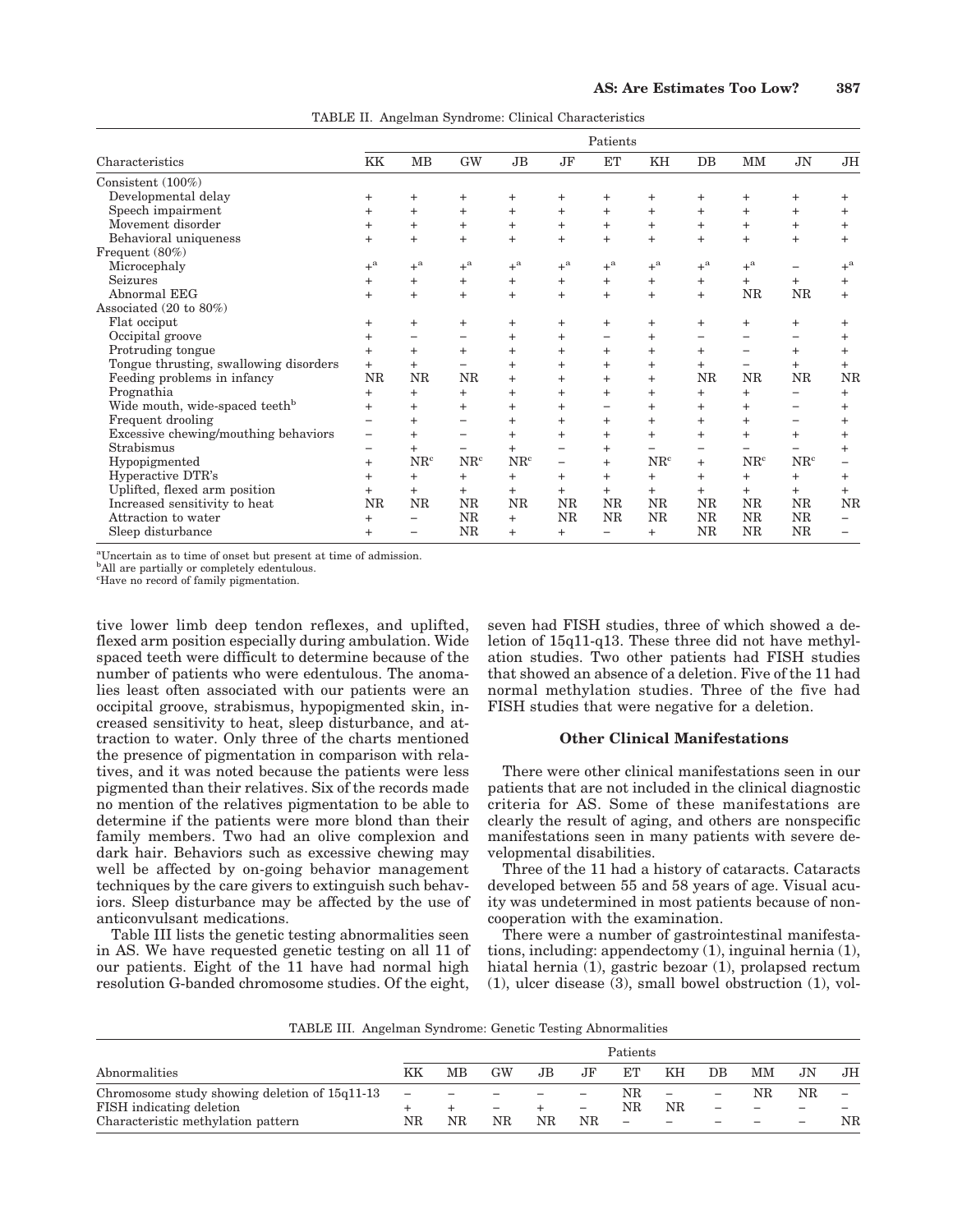

Fig. 1. **Left:** K.K., age 2 years. **Right:** K.K., age 8 years.

vulus of the colon with resulting colonostomy (1), gastroesophageal reflux (2), esophagitis (1), GI bleeding (2), and chronic constipation (4). Three of the 11 required placement of a gastrostomy tube as an alternate pathway for feeding and medications.

There were two reported fractures secondary to falls caused by an unsteady gait, one of the tibia and one of the hand. Six patients had scoliosis, one with spina bifida occulta. All had some degree of spasticity and some with subsequent skeletal deformities. Five of the 11 were noted to have small hands smaller than the 3%. All patients were noted to have a very smooth, velvet-like skin texture.

Several cardiac defects were noted, one ventricular



Fig. 3. **Left:** J.B., age approximately 8 months. **Right:** J.B., age 12–14 months.

septal defect (VSD) that closed spontaneously and one bicuspid aortic valve. Two patients have mitral valve prolapse, and one has tricuspid valve regurgitation.

Two are reported to have hypothyroidism and are on Synthroid. One has type 2 diabetes mellitus that is controlled with diet and oral medications. One has a history of Graves disease, and one had an ovarian cyst.

One patient was diagnosed with depression and two with bipolar disorder. The happy personality was interpreted as manic behavior.

This group has had relatively few infections. There are three patients with histories of pneumonia and two patients with a history of urinary tract infections (UTIs). One of the two had frequent UTIs, but evaluation of her renal system was normal. One had reports of frequent upper respiratory tract infections, and one had sinusitis. Two have asthma, and one has allergic rhinitis.

## **DISCUSSION**

The estimate of the incidence of AS is most likely low [Buntinx et al., 1995; Petersen et al., 1995; Reish and King, 1995; Williams and Frias, 1982; Williams et al., 1995b]. There are very few reports in the literature of adults with AS [Buntinx et al., 1995; Clayton-Smith, 1993; Penner et al., 1993; Reish and King, 1995; Williams et al., 1989]. This is primarily caused by the lack of





Fig. 2. M.B. (left), age 57 years, and K.K., age 60 years. Fig. 4. **Left:** J.B., age 35 years. **Right:** J.B., age 43 years.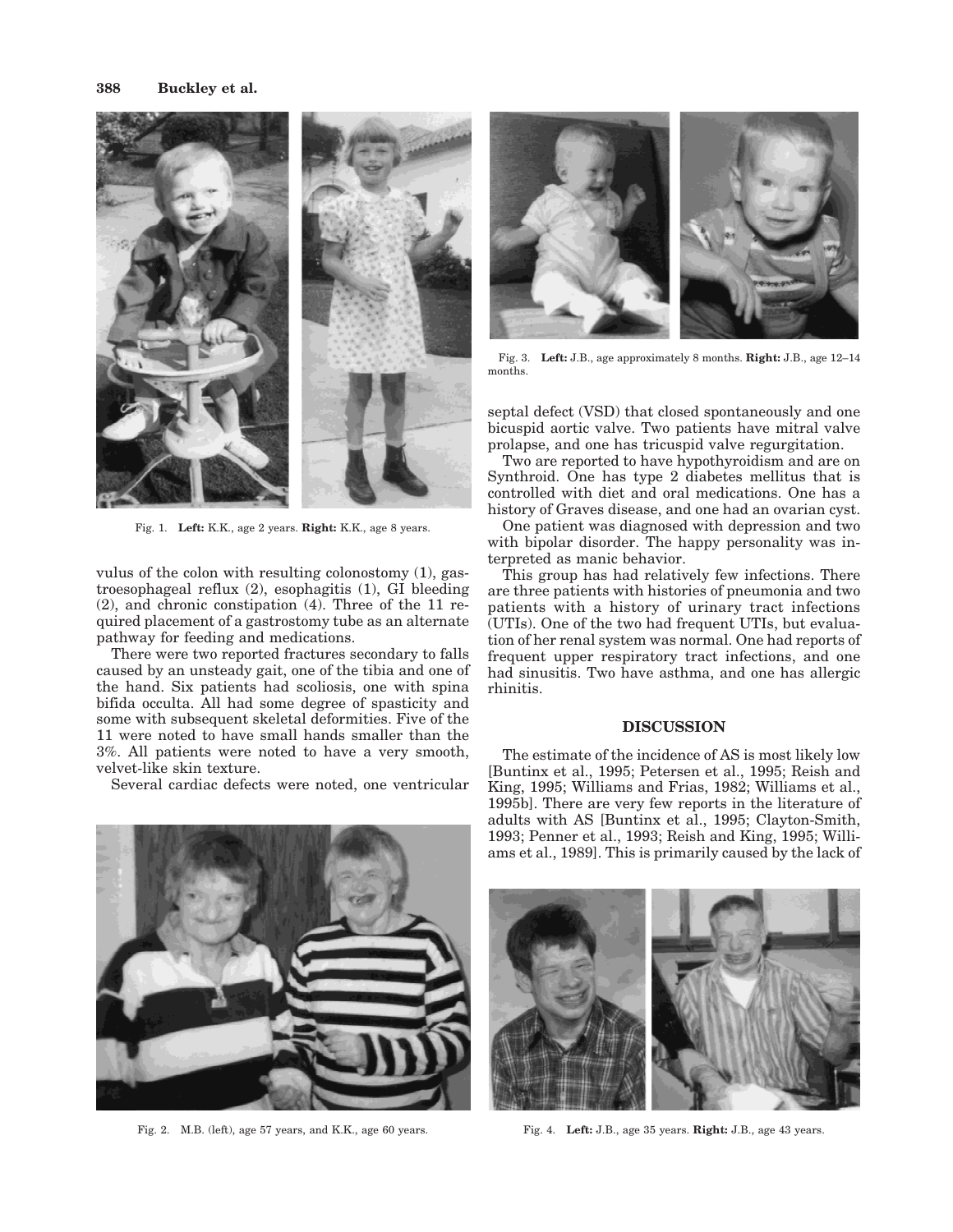recognition of the syndrome in the severe to profound mentally retarded adult population. Of the 225 patients examined, 11 were diagnosed with AS, giving an incidence of 4.8 per 100. Obtaining an estimate for the incidence among the disabled population at large is difficult, primarily, because of the lack of data. Most of the data bases available, such as the Census Bureau or the Department of Health and Human Services, do not keep information on the severity or type of disability or even on all age groups. If we use the accepted estimate, mental retardation makes up approximately 3% of the general population, and 3% to 5% of the mentally retarded population are severely to profoundly retarded [American Association on Mental Retardation, 1992]. Based on the July 1997 Census Bureau estimate of the population of Washington state, we would expect a population of approximately 5,050 severely, developmentally disabled persons in the state. Among this population, the incidence of AS would be approximately 50:1,000 and for the general population approximately 1:20,000. This is the same incidence quoted by Clayton-Smith and Pembrey in 1992 but not as high as the 1:10,000 quoted by Petersen et al. in 1995.

Although the clinical findings of adults with AS may be more subtle, as seen in our patients, they still met the clinical criteria put forth in the consensus statement. In many of the adults with AS, the movement and balance disorder may be difficult to assess as they are placed in wheelchairs for perceived safety reasons because of their unsteady gait. The behavior of our adults with AS was still unique, and they maintained their happy demeanor but were much calmer, less excitable, and had fewer outbursts of laughter than is reported in the younger population [Buntinx et al., 1995; Fryburg et al., 1991; Hersh et al., 1981; Williams et al., 1995b].

All of our patients had a history of seizures. All but two had documented abnormal EEGs. Four still demonstrated evidence of large amplitude slow-spike waves, and three now have normal EEGs. Buntinx et al. [1995] postulated that the EEG pattern in patients with AS improves over time. This would appear to be true in our patients. However, because EEGs from childhood were not available on our patients, we are unable to confirm that the present EEG patterns seen in our patients represent an improvement over time. The adherence to a strict EEG pattern with large amplitude slow-spike waves [Boyd et al., 1988] appears to be less useful in making the diagnosis of AS in adults. Although the seizure type and frequency are variable in our patients, the life time pattern of an early onset of seizures followed by seizure quiescence and reemergence of seizure in adulthood is a very consistent pattern.

All of the associated clinical criteria were seen with the exception of increased sensitivity to heat. As in younger patients, the associated features are seen in varying degrees and frequency in the adults.

Although our observations were of adults in a long term residential care facility and may differ from AS adults living in the community, the overall health of our adults with AS is good. It would appear that there are no specific health issues unique to adults with AS. With the exception of seizures, they have no more serious health issues than the general population. However, they are at risk for health problems frequently seen in other adults with severe developmental disabilities, specifically the development of skeletal contractures and scoliosis caused by the decreased mobility and dependence on wheelchairs for ease of care. Maintaining mobility for as long as possible may help to prevent these problems in future adults with AS. As with other adults with developmental disabilities, our patients had frequent gastrointestinal complaints, none of which are specific for AS. Psychiatric illnesses do not appear common in our patients. However, a diagnoses of bipolar disorder in an adult with a severe developmental disability may be a flag for the consideration of AS.

Although not as consistent a finding as seen in Prader-Willi Syndrome, many of our patients have small hands. In addition, the texture of the skin was velvet like to the touch. This appears to be somewhat unique to this population and could be considered as an additional associated feature seen in adults with AS.

Our observations do not predict the outcome for the present cohort of young children diagnosed with AS who are enrolled in early intervention services (EIS) previously not available to our patients. Early recognition of the syndrome is crucial in initiating appropriate EIS. With a normal life expectancy and the present push for community versus institutional living, EIS should be vigorously pursued in patients with AS, especially in the area of communication and self help skills. Patients with AS have far better receptive than expressive language abilities. It is hoped that with recent advances in augmentative communication techniques, equipment, and early intervention, future patients with AS may develop better communication. Improvements in self-help skills and maintained mobility may decrease the number of secondary complications and the health care cost over the life span of the patient with AS.

#### **ACKNOWLEDGMENTS**

We thank Mrs. Patty Haslan for help in scheduling and coordinating the clinic visits.

#### **REFERENCES**

- American Association on Mental Retardation (1992): ''Mental Retardation—Definition, Classification, and Systems of Supports,'' 9th edition. Washington, DC: American Association on Mental Retardation, pp 35– 49.
- Angelman H (1965): Puppet children: A report on three cases. Dev Med Child Neurol 7:681–688.
- Boyd SG, Harden A, Patton MA (1988): The EEG in early diagnosis of the Angelman (happy puppet) syndrome. Eur J Pediatr 147:508–513.
- Buntinx IM, Hennekam R, Brouwer OF, Stroink H, Beuten J, Mangelschots K, Fryns JP (1995): Clinical profile of Angelman syndrome at different ages. Am J Med Genet 56:176–183.
- Clayton-Smith J (1993): Clinical research on Angelman syndrome in the United Kingdom: Observations on 82 affected individuals. Am J Med Genet 46:12–15.
- Clayton-Smith J, Pembrey ME (1992): Angelman syndrome. J Med Genet  $29.412 - 415$
- Fryburg JS, Berg WR, Lindgren V (1991): Diagnosis of Angelman syndrome in infants. Am J Med Genet 38:58–64.